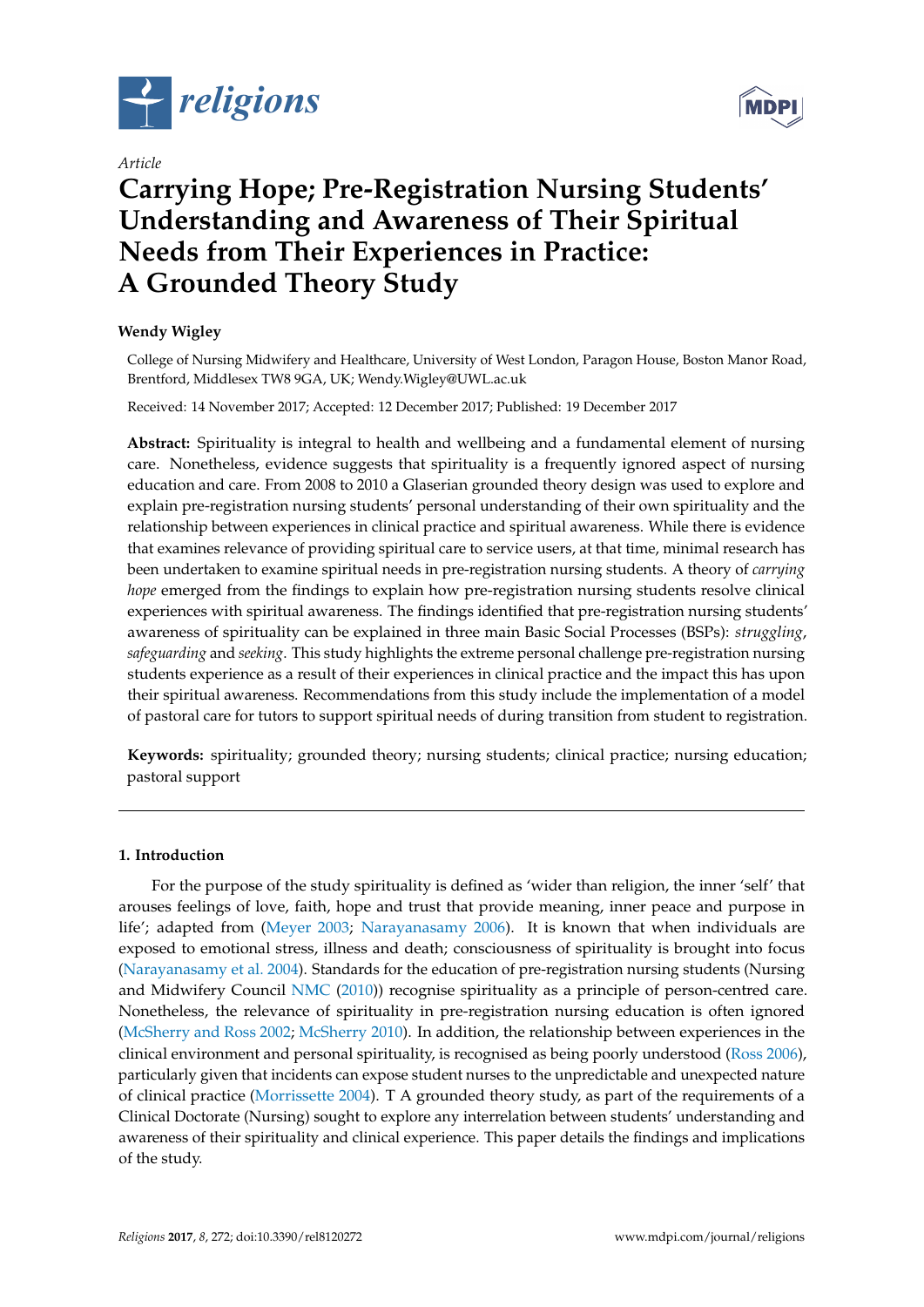### **2. Background**

Within the UK context of health care provision and service, meeting the varied spiritual needs of patients, staff and visitors is fundamental to the care the National Health Service (NHS) provides [\(NHS Scotland](#page-10-8) [2009;](#page-10-8) [NHS England](#page-10-9) [2015\)](#page-10-9). An acknowledgement of spiritual need is often associated with mental health, subsequent therapeutic interventions and end of life care [\(DH](#page-9-0) [2011\)](#page-9-0).

Spirituality is associated with differing meanings for differing individuals in differing contexts [\(McSherry et al.](#page-10-10) [2004\)](#page-10-10). A number of theorists have outlined the central elements of spirituality. [Carson](#page-9-1) [\(1989\)](#page-9-1) suggests that there are vertical and horizontal elements to spirituality, the vertical being associated to a relationship with another higher 'God-like' being that transcends or goes beyond 'self'. While Florence Nightingale has been credited for associating nursing care with Christianity [\(Alligood and Tomey](#page-9-2) [2009\)](#page-9-2); however, contemporary literature argues that spirituality within nursing is considered to be more than a religious concept [\(Carson](#page-9-1) [1989;](#page-9-1) [McSherry](#page-10-5) [2010\)](#page-10-5). Some individuals choose to celebrate their spirituality through a religious faith [\(DH](#page-9-0) [2011\)](#page-9-0), faith becomes a framework of values and life style that link and mirror the vertical transcendent relationship with a God-like other [\(Carson](#page-9-1) [1989\)](#page-9-1). Others may perceive spirituality in humanistic views of well-being and self-actualisation associated with personal openness, acceptance and empathy and intrinsic beliefs [\(Rogers](#page-10-11) [1983\)](#page-10-11). As a phenomenon, whether spirituality exists or not, and the constituents or presentation of spirituality, has evaded the experts in nursing and health care. This uncertainty has led to a variety definitions of spirituality [\(Carson](#page-9-1) [1989;](#page-9-1) [Narayanasamy](#page-10-12) [1993\)](#page-10-12) and resulted in ambiguity associated with education of nurses in spiritual care [\(McSherry](#page-10-13) [2000\)](#page-10-13).

[Carson](#page-9-1) [\(1989\)](#page-9-1) is clear that the vertical element, the relationship with a 'God-like' other, is not *necessarily* associated with religious belief. The horizontal is associated with a framework and continuum of values that an individual chooses, consciously or unconsciously and around which life is organised [\(Carson](#page-9-1) [1989\)](#page-9-1). This continuum reflects a various perspectives of spirituality, which are wide ranging and hold different meaning for different individuals. Resulting in a unique personal [\(Runcorn](#page-10-14) [2006\)](#page-10-14) and often private [\(Gillman](#page-10-15) [2007\)](#page-10-15) interpretation of personal spiritual belief. However expressed, the horizontal element of spirituality reflects deep personal meaning and belief about the way human life and society is organised and sustained [\(Gillman](#page-10-15) [2007;](#page-10-15) [Brown and Garver](#page-9-3) [2009\)](#page-9-3).

Within a nursing context spiritual dimensions are associated with caring and healing. [\(Nightingale](#page-10-16) [1915;](#page-10-16) [Carson](#page-9-1) [1989;](#page-9-1) [Watson](#page-11-0) [2008\)](#page-11-0). [Clark and Olson](#page-9-4) [\(2000\)](#page-9-4) and [Watson](#page-11-0) [\(2008\)](#page-11-0) recognise that nurses hold a unique position as observers and assessors of human life. Further professional literature advises that teaching of spirituality is an essential to nurse education [\(Greenstreet](#page-10-17) [1999;](#page-10-17) [McSherry](#page-10-13) [2000;](#page-10-13) [Shih et al.](#page-10-18) [2001;](#page-10-18) [Narayanasamy](#page-10-1) [2006\)](#page-10-1), however, many nurses recall receiving little or no education on spiritual care during their training [\(Ross](#page-10-19) [1996;](#page-10-19) [Narayanasamy](#page-10-12) [1993\)](#page-10-12). Moreover, in contemporary nursing practice spirituality remains an off-limits phenomenon [\(Burnard](#page-9-5) [1998;](#page-9-5) [McSherry](#page-10-5) [2010\)](#page-10-5). [Ross](#page-10-6) [\(2006\)](#page-10-6) and [de Souza et al.](#page-9-6) [\(2016\)](#page-9-6) conclude that the personal emotions and experiences associated with spirituality are most appropriately explored using the qualitative paradigm. Yet, how pre-registration nursing students become aware of their spirituality and personal spiritual need, from experience in the clinical environment practice was unknown. While previous studies into spirituality and nursing have adopted both qualitative and quantitative approaches, none was identified that considered spirituality in relation to pre-registration students' clinical experience.

#### **3. Methods**

From a philosophical stance [Mills et al.](#page-10-20) [\(2007\)](#page-10-20) suggest that a chosen paradigm, such as grounded theory, often has fit with the researcher's own truths and beliefs about 'being' (ontology) and where and how knowledge is created (epistemology), suggesting that the researcher's ontological perspective will "shape their world" [\(Mills et al.](#page-10-20) [2007,](#page-10-20) p. 72). Consequently, grounded theory was identified as a meaningful way to describe and understand the complexities of pre-registration nursing students' spirituality.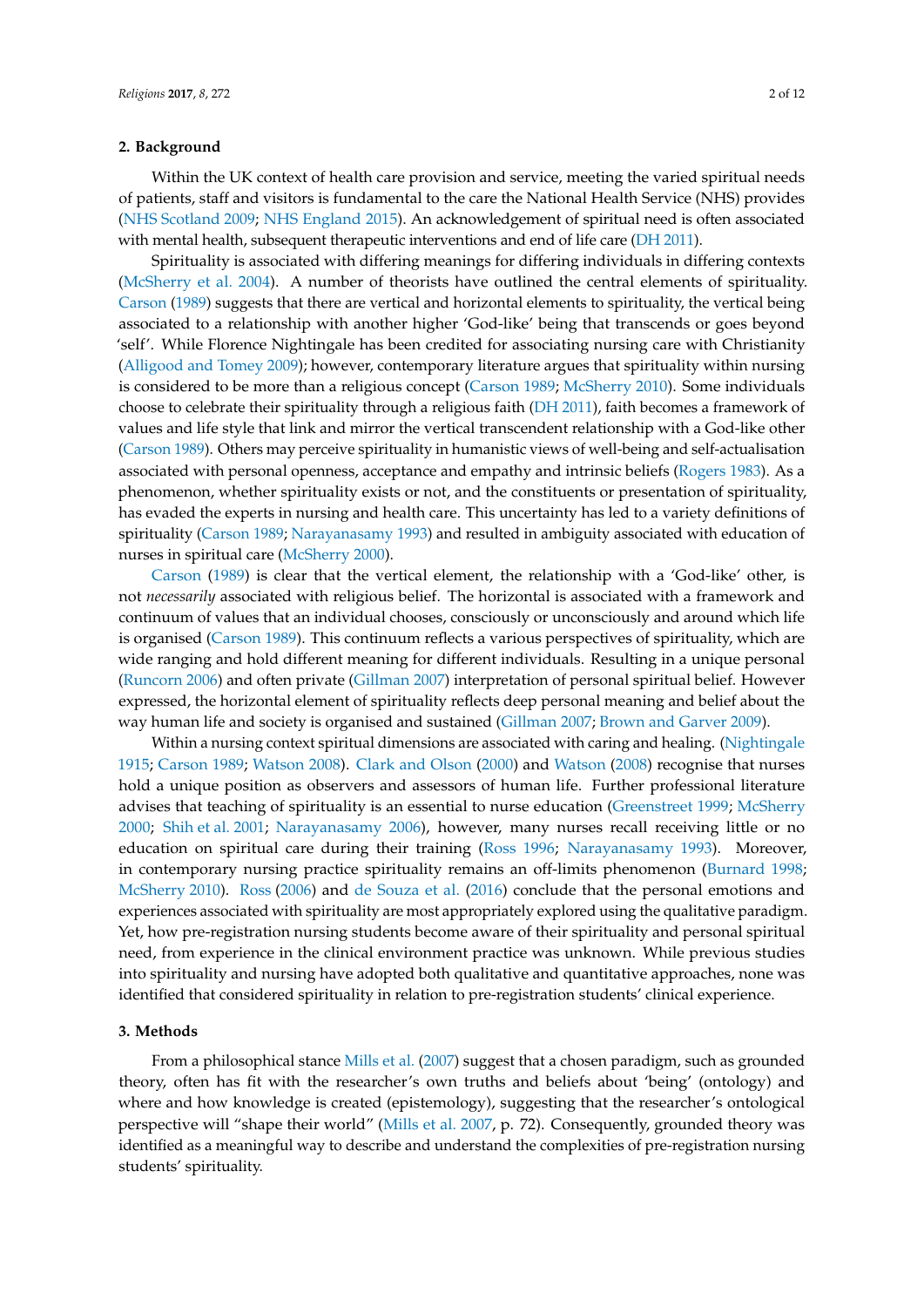Glaserian grounded theory design centres on identifying Basic Social Processes [BSPs]. BSPs are fluctuating actions demonstrated by individuals as part of their interaction and relationship with an environment and between persons [\(Glaser](#page-10-21) [1996\)](#page-10-21). The study set out to identify BSPs to describe and explain the complexities of pre-registration nursing students' spirituality in relation to experiences in clinical practice. The broad aims of the study were to:

- Explore pre-registration nursing students' personal meaning of spirituality.
- Identify how pre-registration nursing students might 'make sense' of their own spiritual needs.
- Enhance the teaching of spirituality in nursing.

#### *Sample and Data Collection*

The process of simultaneous data generation, collection and analysis is central to grounded theory. Nonetheless, as a starting position data is often gathered from a purposive sample [\(Birks and Mills](#page-9-7) [2011\)](#page-9-7). Seven pre-registration nursing students were purposively sampled from a cohort of Diploma, Advanced Diploma and Bachelor of Nursing students at one university. Data collection was undertaken over a 2-year period in 2 stages: Stage 1: focus groups, stage 2: one-to one interviews. Of the seven students that agreed to participate, four attended each of the two discussion groups. Each discussion group consisted of two students. Data from the groups generated broad concepts about participants' belief systems and their own spirituality. Stage 2 involved individual participants in semi-structured/prompted one-to-one interviews building on data gleaned from the focus group transcripts. Interviews occurred at 4 to 6 monthly intervals. One male and six female students participated in total. Five students disclosed a personal spiritual influence or belief ranging from Christianity through to Buddhism and Paganism.

### **4. Analysis**

The purpose of analysis in grounded theory is to identify a core variable that will inform a substantive theory [\(Glaser](#page-10-22) [1978\)](#page-10-22). This study sought to explain how the participants gained an awareness of their spirituality from experiences in clinical practice. The semantics of grounded theory often differ from other qualitative research designs. Each grounded theorist uses slightly different terminology for the analysis, which can be confusing for those unfamiliar with the method [\(Stern](#page-11-1) [2016\)](#page-11-1). [Nathaniel and Andrews](#page-10-23) [\(2007\)](#page-10-23) provide one of the clearest discussions. In grounded theory the main findings of the study are described as 'concepts' or 'categories'. Concepts and categories are in turn, made up of lesser concepts or 'properties'. The 'core category' is the central concept that pulls together concepts and properties. Properties and concepts are connected to each other and the core category by theoretical codes that provide a hypothesis, asking "How do these properties connect to these categories and how are the categories held by the core?"

For a grounded theory data collection, theoretical sampling and analysis are on-going from the beginning of the study, searching for patterns within the data [\(Glaser](#page-10-21) [1996\)](#page-10-21). An iterative analytical process was adapted from stages of constant comparative analysis [\(Glaser](#page-10-21) [1996\)](#page-10-21). Each stage was then expanded and explored throughout the analysis, each step building on the previous. Iterative stages were described as:

- creating analytical units for coding (selective and theoretical), tentative concept formation through 'in vivo' coding and theoretical sampling
- development of concepts that occurred as part of memo writing, diagramming and adopting gerunds
- concept integration that involved returning to, and re-examining earlier data and expansion and classification of gerunds.

Each iteration included analysis and theoretical sampling of literature, thus further data were accumulated to develop categories. The diagrammatic representation of the analytical process in each stage can be seen in Table [1.](#page-3-0)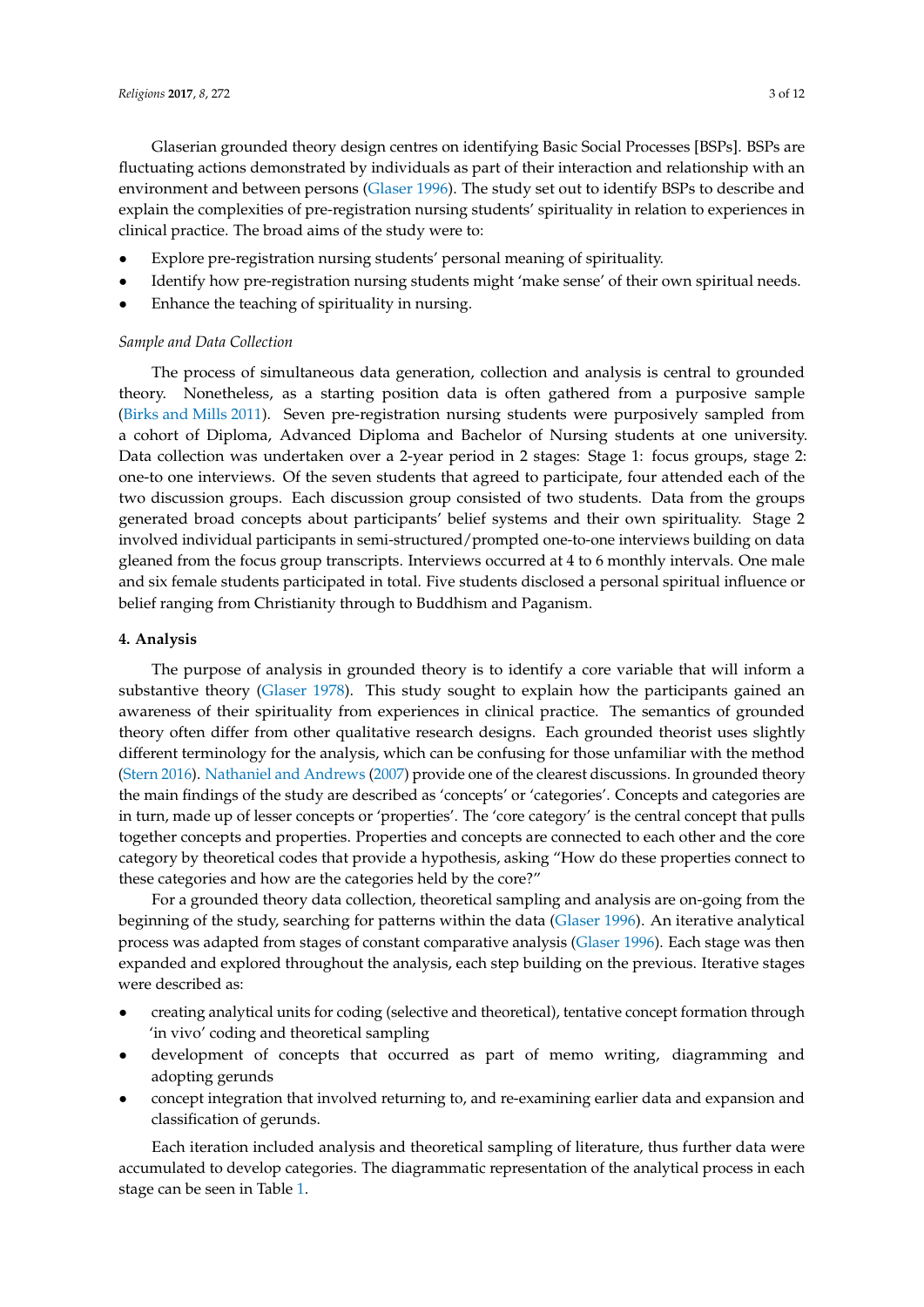<span id="page-3-0"></span>

| <b>Iteration Process</b>                                   | Process in Each Stage                                                                      | Intention                                                                                                                                       |         |  |
|------------------------------------------------------------|--------------------------------------------------------------------------------------------|-------------------------------------------------------------------------------------------------------------------------------------------------|---------|--|
| Creating<br>analytical units                               | Gaining an overview of the data:<br>Field notes, focus groups, interviews<br>and artefacts | To enable a sense of the data and participants'<br>meanings to develop                                                                          |         |  |
|                                                            | Initial 'line-by-line' coding                                                              | To set in motion conceptualisation of ideas; certain<br>codes will bring together meanings and actions from<br>the data                         |         |  |
| Concept formation<br>into tentative<br>categories          | 'In vivo' codes identified                                                                 | To identify "participants' special terms"<br>(Charmaz 2006, p. 55)                                                                              |         |  |
|                                                            | Theoretical sampling                                                                       | To develop properties of the emerging categories                                                                                                |         |  |
|                                                            | Identification of prompts for<br>semi-structuring of interviews                            | To ensure that initial codes were further explored in<br>subsequent interviews with participants                                                |         |  |
|                                                            | Second level coding, developing<br>categories                                              | To identify how various codes may or may not<br>fit together                                                                                    |         |  |
| Concept<br>development                                     | Memo writing and diagrams                                                                  | To enhance the process and an understanding of<br>social processes associated with spirituality and<br>concepts that developed from coded data. |         |  |
|                                                            | Adopting gerunds                                                                           | To illuminate categories, explore basic social<br>processes and foster theoretical sensitivity                                                  |         |  |
| Concept<br>integration to<br>identify the core<br>variable | Revisiting and re-examination of<br>earlier data                                           | To develop categories further and integrate data<br>with data                                                                                   | Stage 2 |  |
|                                                            | Expansion of gerunds                                                                       | To ensure saturation of all concepts and further<br>explore abstraction                                                                         |         |  |
|                                                            | Developing categories through memo<br>writing and theoretical notes                        | To increase the level of abstraction of ideas                                                                                                   |         |  |
|                                                            | Theoretical sorting                                                                        | To help integrate and bring together data                                                                                                       |         |  |
|                                                            | Classification of gerunds using<br>Roget's classification                                  | To identify how a core category might be developed                                                                                              |         |  |
|                                                            | Using literature to develop categories                                                     | An aspect of theoretical sampling that enables<br>category development                                                                          |         |  |

| Table 1. Process of data analysis and integrating (Glaser 1996). |  |  |  |
|------------------------------------------------------------------|--|--|--|
|------------------------------------------------------------------|--|--|--|

Initial analysis used line-by-line coding. As analysis progressed datum, including field notes were revisited to extract information that was then further blended with memo writing, facilitating further notions and ideas that could be coded and followed up or explored in subsequent data [\(Glaser](#page-10-22) [1978\)](#page-10-22). During analysis field notes were blended with memo writing to fully explore and ask questions of the data. Field notes are flexible data and can be useful for helping a researcher to put into context different observations acquired during other data collection methods [\(Charmaz](#page-9-8) [2006\)](#page-9-8). For this reason field notes have as much relevance and currency in the analytical process of grounded theory as accurate audio recordings [\(Schreiber and Stern](#page-10-24) [2001\)](#page-10-24). As the transcripts were analysed, other data were sampled from literature surrounding superstitious and cultural beliefs, often practised within a health care setting [\(Cleary](#page-9-9) [2004\)](#page-9-9). Stories of quest, myth and folklore, poetry and lyrics which have resonance with all things spiritual [\(Campbell](#page-9-10) [1988,](#page-9-10) [1996\)](#page-9-11) were identified through theoretical sampling and used to further explore the data. This theoretical sampling and analysis enriched identification of codes that were then converted into a gerund. A gerund is an English verb which ends in '*ing*' but that primarily functions as a noun [\(Charmaz](#page-9-8) [2006\)](#page-9-8). Gerunds were used to identify BSPs: for example fear became *fearing*, protect *protecting* and so forth. Where word processing could not convert a code, a thesaurus function was used to expand a code's meaning in an attempt to identify a linking gerund: for example *precious* became '*valued*' leading to an associated gerund *'valuing'*. In grounded theory it is essential that the theory should 'emerge and not be forced [\(Glaser](#page-10-21) [1996\)](#page-10-21). [Glaser](#page-10-22) [\(1978\)](#page-10-22) advises the sorting of initial codes as an important aspect of to prevent forcing the data into inappropriate concepts. [Glaser](#page-10-22) [\(1978\)](#page-10-22) offers a selection of coding families to assist the researcher with establishing the main concepts(s) that bring the codes and categories together. Despite consideration of the coding families [\(Glaser](#page-10-22) [1978\)](#page-10-22) to assist deeper interrogation of data, it became apparent that any attempt to sort using these families resulted in forcing the data. Consequently, consideration was given to Roget's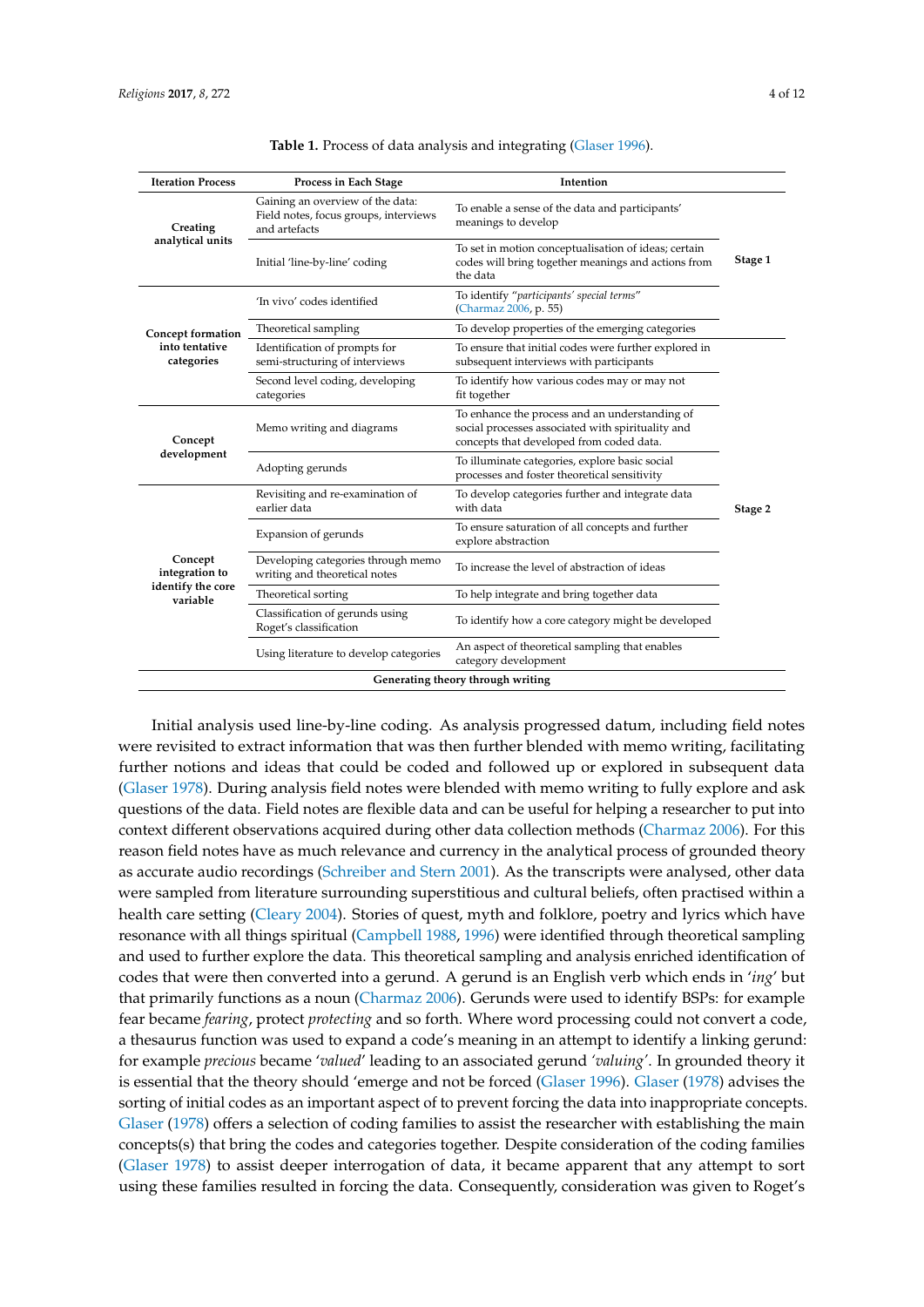Thesaurus as a tool to sort data. Roget's six primary classes contain numerous links to meanings and the context of words. These classes enabled theoretically sorting and conceptualisation of data, eliciting connections between codes, concepts and categories. The result was that over time a series of categories relating to nursing students' experiences and spirituality were produced, '*thus identifying the main story that revolves around a core category*, [and illuminating] . . . *relationships with other important categories*' [\(Bohm](#page-9-12) [2004,](#page-9-12) p. 274).

While initial data collection with participants focused upon personal meaning of spirituality, this deeper analysis revealed that their response was to tell me about personal spiritual beliefs, fears and hopes. During analysis field notes were blended with memo writing to fully explore and ask questions of the data. Analysis of memos established that the word 'hope' featured significantly. *Hope* is found in Roget's Thesaurus under the classification of *emotion, religion and morality* [\(Kirkpatrick](#page-10-25) [2000\)](#page-10-25) Further theoretical sampling and analysis revealed that hope is associated with 'faith, belief' and 'keeping ones' spirits up' [\(Kirkpatrick](#page-10-25) [2000,](#page-10-25) p. 328).

Another concept that was identified during analysis was the notion of movement. Moving through, journeying, pilgrimage and travelling are all properties that would account for a BSP that happened over time, as participants moved from one clinical area to another over the three year training. Theoretical sampling led to the gerund 'carrying'. The word 'carry' falls into several classifications in Roget's thesaurus, including *motion and volition,* associated with personal choice and decision [\(Kirkpatrick](#page-10-25) [2000\)](#page-10-25). On-going analysis of data and theoretical sampling of the data identified a relationship between *carrying* and *hope*, thus establishing that *carrying hope* was the core problem that explained participants' attempts to resolve awareness of spiritual self with clinical experiences.

### **5. Findings**

[Glaser](#page-10-21) [\(1996\)](#page-10-21) suggests that a grounded theory should identify how problems relating to behaviour are resolved. The findings in this study were derived from problems relating to students' 'spiritual self' encountered while in the clinical environment and interpretation of how these problems are resolved [\(Glaser](#page-10-21) [1996,](#page-10-21) [1998\)](#page-10-26). 'Carrying hope' is resolved by categories identified during analysis as struggling, safeguarding and seeking.

# *5.1. Struggling*

Struggling processes were evident in early interviews with participants. An example of this is illustrated from one participant:

*But I do find it's [spirituality] quite lacking, um, on the wards, like it's not really the sort of thing people discuss and um, there's a Liverpool Care Pathway and there's this whole spiritual section which normally is left blank and I struggle with that because I don't feel like I have been trained to kind of go through that section with patients but, um, to me that was the most important thing on the pathway but it's not usually addressed. Um, yes. So I just kind of want to learn a bit more about that.* (R Interview 1, P3: 9–17)

In the focus group students struggled to describe spirituality and when probed to define spirituality, there was a sense that it could not be defined:

*You can't because, you can't pin it to anything, actually. I can't pin it to anything. I wouldn't use the word, that's why it's interesting, but I feel I am in my understanding of the word and I can see other people are and I don't think other people read those things of each other.* (Group 1: Student B: 3: 16–19)

The category of struggling was also evident in the students grappled to reconcile and/or conceal their spirituality:

*Like* . . . *you can't, you can't impose your own faith on other people, um (Pause 0.03) I could pray for them in my head or when I'm not with them. I'd pray for me to know what to do, or the right*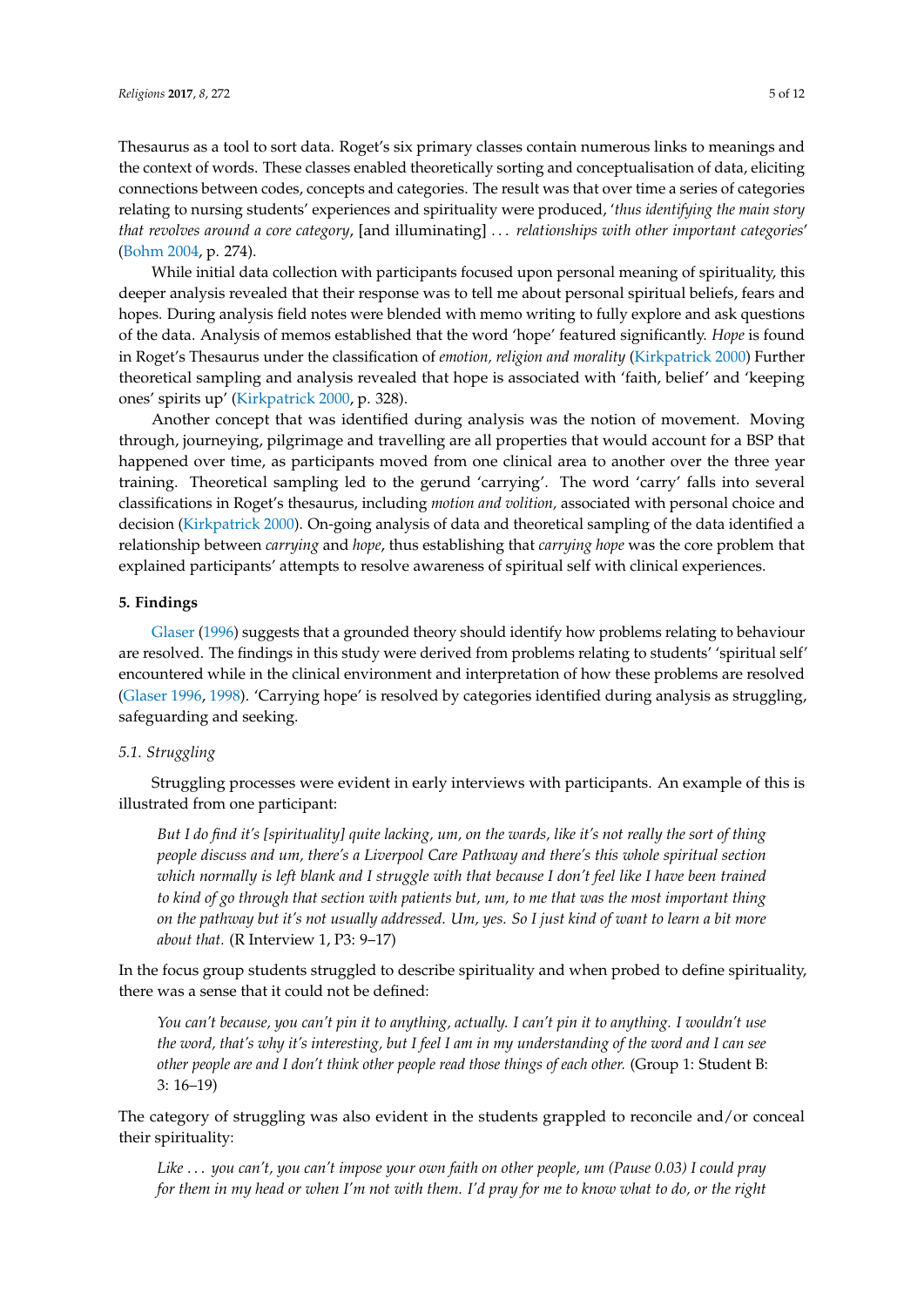*words to say to them, and it's not always something that you're told or taught how to do when you're a student.* (Group 2: Student D 10: 27–31)

Struggling was also evident as students coped with the diverse human situations they witnessed in the clinical setting:

*I found that incident* . . . *I was so angry at this man that had done that to her. I know nothing about her, nothing about him or what had gone on in their life but I was so* . . . *oh, it just wasn't fair. That's when I went home—all the way home I was fuming [laughs] and asking "why?" And then I started thinking, oh, my system's [Buddhist faith] failing me. Like, I'm getting angry again.* (AM Interview 1: 23, 24–33)

In these situations students looked to spirituality to prepare and protect from adverse experiences. As findings developed through theoretical sampling and constant comparison the BSP and category 'safeguarding' began to emerge.

# *5.2. Safeguarding*

It became evident that students were aware of paradox in the clinical environment, identifying two opposing concepts, 'the good nurse' and the nurse who was too busy to care.

*Um, and the first thing that I did was—I sort of noticed on—in—placement on my medical ward, I started noticing how people with sort of um, terminal diseases and things, especially cancer, they were sort of starting to almost resent their religion* . . . . . . *(AM Interview 1: 3: 29-32)* . . . *and the staff as well* . . . *If you ever got into group discussions with staff* . . . *Then I'd find the staff would say stuff like: "oh, how can you say there's a God when you've got all this round you?" I mean cancer and things like that.* (AM, Interview 1. 4: 1–3)

*Um, but I found that a lot of—I don't know if I should say this* . . . *but a lot of the nurses didn't respect her [a dying patient] because of that decision that she'd made [to refuse medication and rely on her faith]. Um, like, in private they were kind of like –um, I guess like laugh about it and think it's just ridiculous.* (R, Interview 1. 5: 5–8)

Students witnessed resource pressures experienced by qualified staff in busy clinical environments and believed this was why some staff 'lost' their spirituality.

*Especially in some of the older staff that have been in nursing for a long long time, they seem to have lost that—I don't know what it is* . . . *Maybe not that they've lost their spirituality but um, they just go to work, do the job and come home.* (AM, Interview 1. 19: 22–25)

*And—the functional nurses are really good at doing things—some things. But I think they'll probably burn out faster than the ones who have managed to come to some sort of sense of self by admitting that there is this intangible side to themselves and their work.* (K, Interview 2. 17: 33–36)

Students revealed certain safeguarding processes that protected their 'calling' into the profession and prevented 'losing' spirituality. Prayer was important to those who held a strong faith.

*Um, I mean I'm praying for the patient really, that they're peaceful, that God can help them with their pain. Um, I mean, I don't know—my friend who was brought up as a Catholic said—he's a nurse—and he says he always prays when someone dies because, um, for protection, because he's heard that* . . . *spirits* . . . *like* . . . *can enter you and things like that. I'm really not sure what to think about that but I do pray for protection sometimes just in—just to make sure that like, I mean, I'm safe and the people with me are safe and that they—um—and the patient is kind of peaceful and things.* (R. Interview 1. 8: 27–32 7 9: 1–2)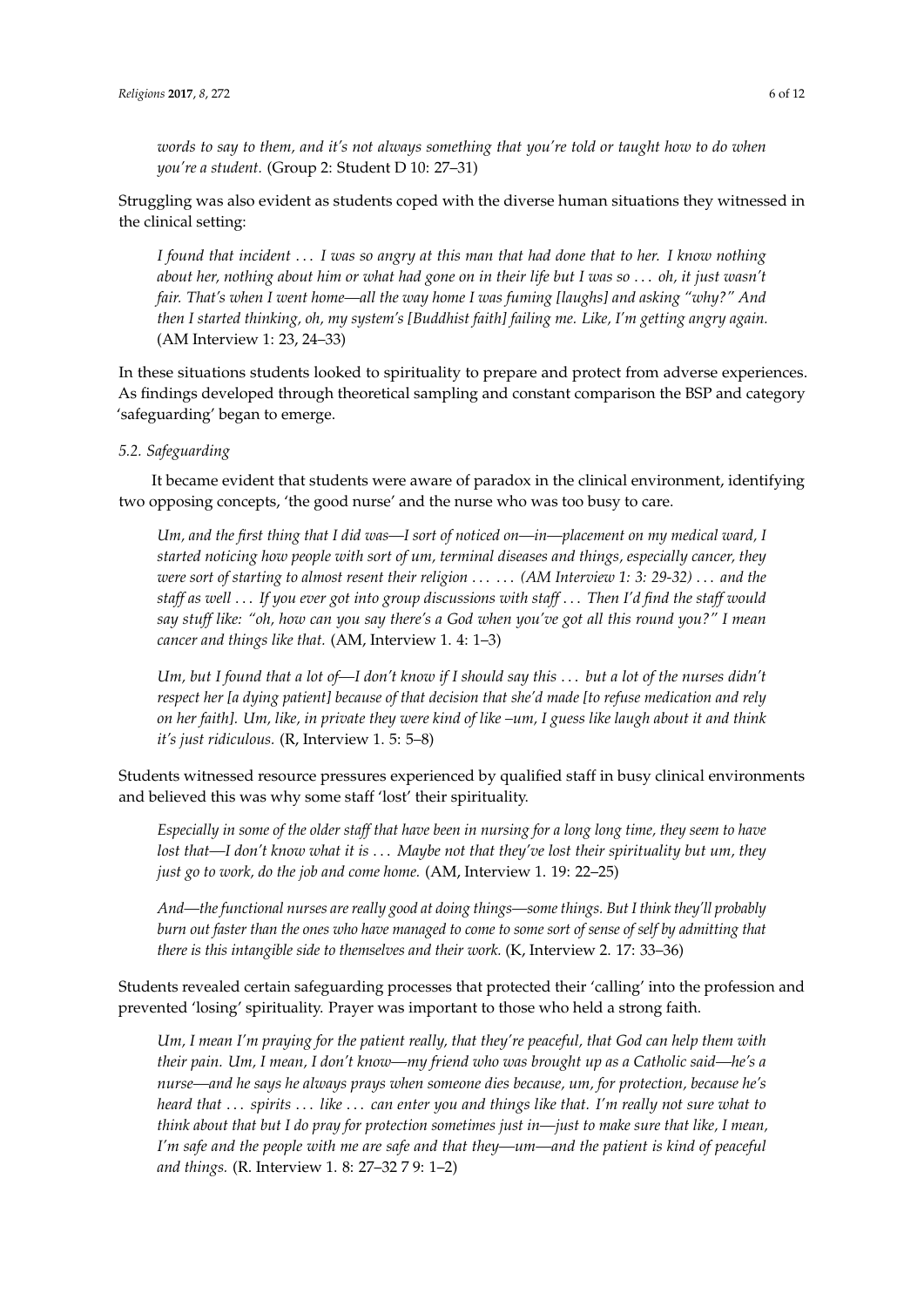Findings revealed that students became aware of, and could identify other nurses who were seen as 'safe' and who would recognise the need to safeguard personal spirituality and that of their patients:

*I've met a few other Christian nurses on placement but it's taken me a long time to actually discover that they are and it's only when I've kind of* . . . *hinted about my faith* . . . *that they've kind of hinted about theirs. It's quite secretive* . . . (R Interview 1: 5: 8–11)

*...And she said to me that she quite often walks around the cots at night and prays over the children. And I thought to myself, yea I do that as well but I wouldn't come out and say it because I'd think I might offend somebody. Yea. And she was saying, oh no I, I—once I did actually—one of the mums asked me what I was doing. I said—obviously it must have been visible what she was doing—and she said I just—I just told her. And she was completely fine about it. But she said to me: I don't know if I would be able to tell that to the senior people I work with. I don't know how they'd view it. And she'd been there for years. And I thought that was quite sad.* (D Interview 2: 6: 30–36 and 7: 1–2)

The narratives gave a sense that students were safeguarding their developing spiritual identity as they journeyed towards the end of their pre-registration programme.

# *5.3. Seeking*

The final category revealed was 'seeking'. Students sought ways in which they could 'make sense' of their experiences to align with their spirituality. Seeking and searching are natural and instinctual human occupations connected to the spiritual [\(Clark](#page-9-13) [2000\)](#page-9-13). Storytelling became a significant property of seeking. Using a story from practice students would attempt to explain meanings of spirituality. I called these stories 'defining stories', as when the story was told students would then seek affirmation that I understood (Table [2\)](#page-6-0). The length of the storytelling process differed between students, depending upon the extent of emotional impact the event had upon them. The pattern of these stories was the same for each participant.

<span id="page-6-0"></span>

| Participant B                                                                                                                                                                                                                          | <b>Storytelling Stages and Pattern</b> |  |
|----------------------------------------------------------------------------------------------------------------------------------------------------------------------------------------------------------------------------------------|----------------------------------------|--|
| Because  I wouldn't behave like that [Staff denying a patient a window bed<br>and flowers]. And I've realised you don't have to behave like that. Because I<br>Trying to explain<br>realise how important it is to a patient.          |                                        |  |
| Because the one with the flowers she was like on her last legs and  she'd<br>wanted a window. She knew she was dying. She never did get to the window,<br>be in the window. And she had her flowers. And I wasn't go to take them away | <b>Defining Story</b>                  |  |
| $D'$ you know what I'm saying?                                                                                                                                                                                                         | Seeking affirmation                    |  |

**Table 2.** An Example of a Defining Story from Participant B.

Students struggled to explain spirituality; articulating frustration and the hopelessness they experienced, particularly during the first year of the programme:

*...but it's really hard if you've never experienced that, if you've never lost anybody or you've never lost like a limb or something coz I had a patient who just had an amputation and I was thinking I've no idea how to relate to that feeling so...* (A, Group 1. 5: 5–8)

Nonetheless, students expressed a realism of 'hope' for the present and the future as identified in this excerpt:

*...being a nurse has changed the way that I live my life because, you know, it makes you realise how precious life is and how quickly it can be taken away from you. And how your family relationships are so important. I think when you're seeing that every day and you see some people with regrets—patients who have regrets or relatives with things they should have said or done,*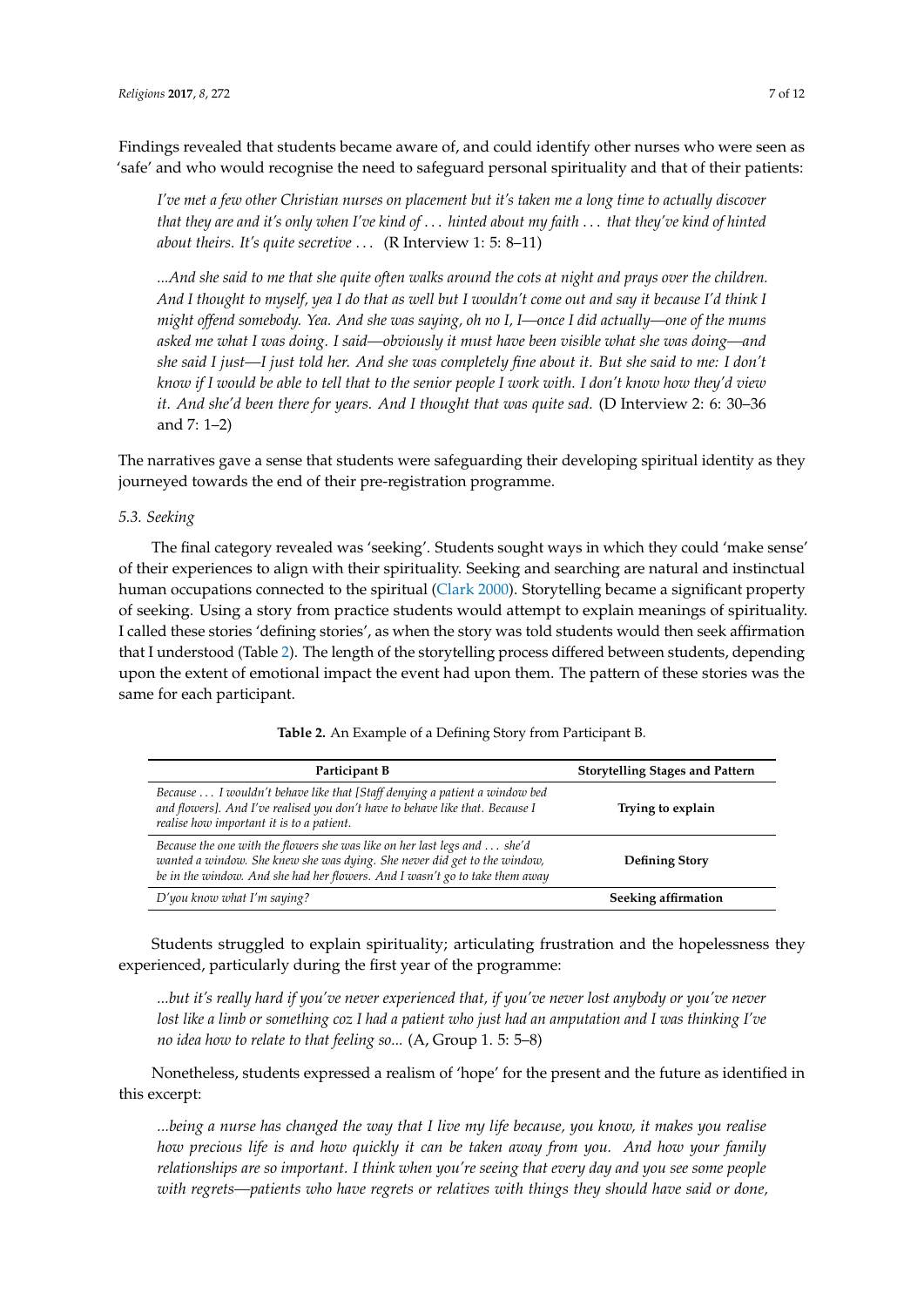*then it makes you think well at least if I stick by that rule now hopefully I won't have those regrets [laughs].* (AM, Interview 1. 30: 6–12)

Seeking processes displayed by the participants also included them identifying literature and research that related to spirituality, which helped them to make sense and reconcile their experiences of clinical practice with personal spirituality and hope. Despite linear presentation of categories in this paper, the pattern of processes exhibited by students may differ. However, *struggling* is an initial process that causes other processes to be called into action. *Struggling, safeguarding* and *seeking* are BSPs operating together within the single major process of *carrying hope*.

#### **6. Discussion**

This study set out to explore pre- registration student nurses understanding and awareness of their spiritual needs from experiences in practice. GT analysis identified that spirituality was difficult for pre-registration students to define within a nursing context. The participants had entered the profession, imagining a vocational and supportive context in which they would practice. When the imagined and supportive context became challenged, participants demonstrated *struggling* with spirituality. All they had hoped for in entering the profession was confronted and they experienced fear. Participants who identified with a belief/faith, initially kept their spirituality hidden. Like the poem 'a cross in my pocket' [\(Thomas](#page-11-2) [n.d.\)](#page-11-2). For these participants, spirituality acted as a talisman to protect them from uncertainty in the clinical environment. Their spirituality afforded dual *safeguarding* (for them and their patients); and needed protecting, to act as a defense in times of challenge or fear associated with the clinical environment.

Notwithstanding *struggling,* fearing and uncertainty surrounding revealing personal spirituality, participants understood spirituality as essential to nursing. Participants also recognised that *loss* of spirituality might lead to loss of hope and spiritual/professional burn out. This acknowledgment caused *seeking* behaviours such as storytelling that, in the longer term, supported and sustained spirituality provided resilience and augmented hope. As novices the 'hope' students carried was to become a qualified and good nurse. There were several points during the study when participants began to doubt their ability to continue and carry on their training. Suggesting that without means or method of *carrying hope*, there is potential for burn out and the spirit to be broken; resulting in loss of hope.

A broken, burnt out spirit and loss of hope poises a significant challenge for pre-registration nurses and those who participate in their education, particularly leaving the course, before completion i.e., attrition. While the reasons for attrition are multi-faceted and complex [\(Orton](#page-10-27) [2011\)](#page-10-27), [Last and](#page-10-28) [Fulbrook](#page-10-28) [\(2003\)](#page-10-28) suggest that personal stress and unrealistic expectations of, and experiences in the clinical environment can be a significant factor. Having identified risks to *carrying hope,* what support can educators of pre-registration nursing students offer?

Tools, such as restorative supervision have been noted as being useful in managing anxiety and stress in the nursing profession [\(Wallbank and Robertson](#page-11-3) [2008\)](#page-11-3), although [Carver et al.](#page-9-14) [\(2007\)](#page-9-14) advise that nursing students can hold uncertainties regarding formal clinical supervision.

An alternative to clinical supervision is the less formal concept of pastoral care. Pastoral care differs from formal supervision in not necessarily providing a solution to the issues the individual experiences [\(Swinton and Willows](#page-11-4) [2009\)](#page-11-4). Pastoral care involves listening, supporting, and encouraging, representing a spiritual dimension of any caring professional relationship [\(Swinton and Willows](#page-11-4) [2009\)](#page-11-4). Adequate pastoral care in pre-registration nursing programmes is an [NMC](#page-10-3) [\(2010\)](#page-10-3) requirement. In 2006 the DH advised that Higher Education Institutions who provide comprehensive pastoral care in pre-registration nursing programmes are less likely to experience high rates of attrition [\(DH](#page-9-15) [2006\)](#page-9-15). While many personal tutors of pre-registration nursing students view pastoral support as key to their role with students, there is a tendency to focus upon academic performance and progression [\(Por](#page-10-29) [and Barriball](#page-10-29) [2008\)](#page-10-29). Yet [Por and Barriball](#page-10-29) [\(2008\)](#page-10-29) identified that next to practical academic support,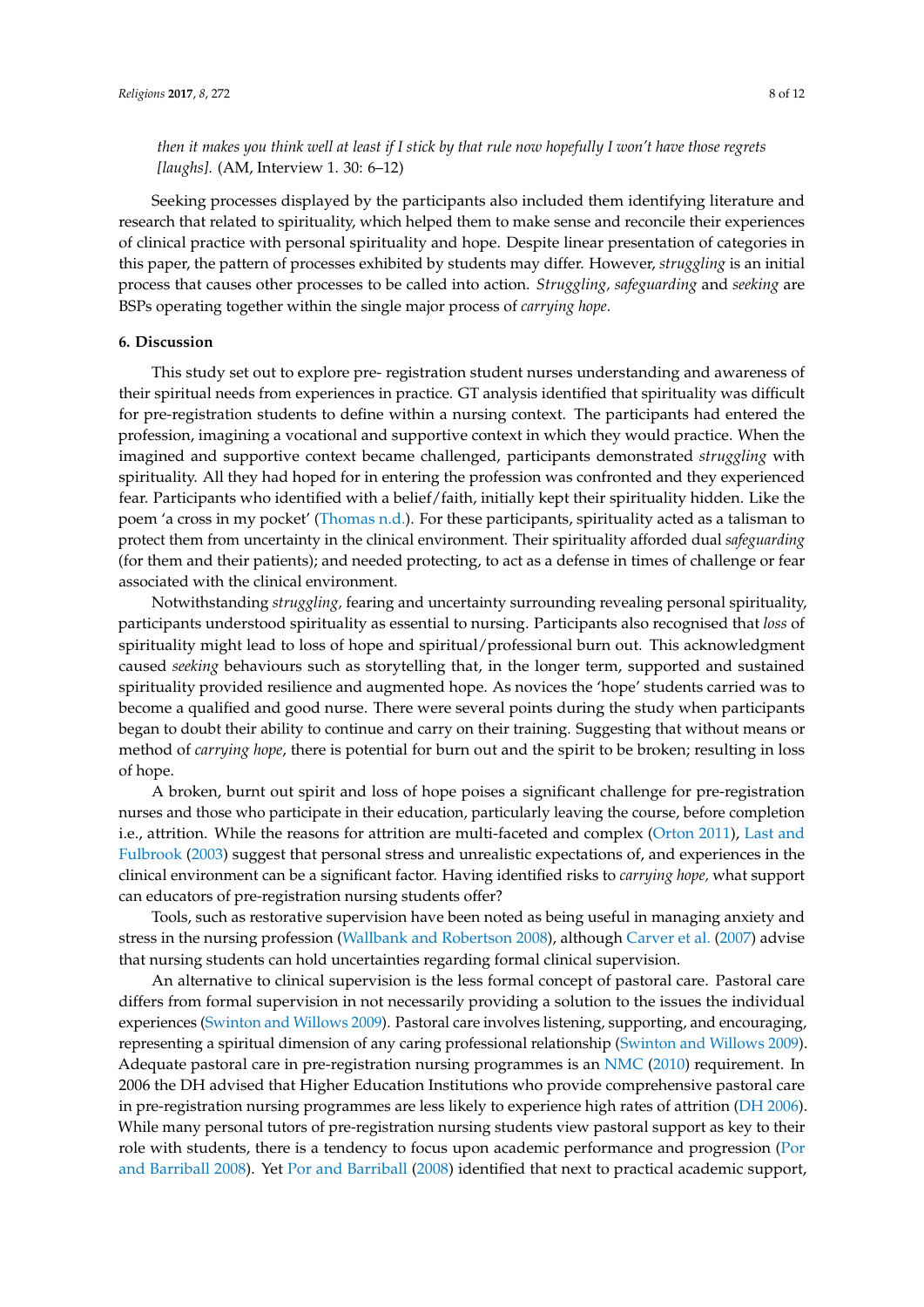students mostly require help with personal issues and problems that require signposting to appropriate counselling services.

The findings of this study suggest that storytelling played a significant role in articulating the stage of *'carrying hope'* the participant experienced. Consequently, a model of pastoral care that utilises storytelling as a tool for sense making can enable personal tutors to guide students who require support to *carry hope* (Figure [1\)](#page-8-0).

<span id="page-8-0"></span>

| <b>Carrying Hope</b> |                                                                       |                                                                                  |                                                                                                   |  |
|----------------------|-----------------------------------------------------------------------|----------------------------------------------------------------------------------|---------------------------------------------------------------------------------------------------|--|
|                      | Storytelling                                                          |                                                                                  |                                                                                                   |  |
|                      | Acknowledge that<br>the student is<br>struggling with<br>spirituality | Storytelling<br>Recognise that the<br>student is<br>safeguarding<br>spirituality | Storytelling<br>Assist the student<br>with seeking<br>behaviours to<br>understand<br>spirituality |  |

**Figure 1.** A model of pastoral care to support 'carrying hope'. **Figure 1.** A model of pastoral care to support 'carrying hope'.

 $T_{\rm eff}$  and the tutor, through the tutor, through the studients story, through the story, to explore with which which which with which with which with which with which with which with which with which with which with whi This model (Figure [1\)](#page-8-0) aims to assist the tutor, through the student's story, to explore with which<br>It is a strike with which with the student of the student's story, to explore with which element of *carrying hope* the student is experiencing difficulty. Acknowledging areas of spirituality with which the student may be struggling, the tutor could recognise an attempt to safeguard personal spirituality or that of others (colleagues, patient, carer) and assist 'seeking' behaviours.<br>— The representation of struggling, safeguarding and seeking as the colours red, amber and green; highlights which holds most risk with regard to progress through the process. Once the student begins *'seeking'* they are more likely to manage *carrying* for themselves. This model of pastoral care highlights the spiritual needs of students and could enable a developing personal awareness of spirituality. As nurses and educators we have a moral duty to support spiritual needs and 'carry hope' for nursing students when, through fear, uncertainty and the unimagined, they are unable to do so.

### **7. Conclusions**

This study used a Glaserian grounded theory design to explore and explain pre-registration nursing students' personal understanding of their own spirituality and the relationship between experiences in clinical practice. Findings identified that pre-registration nursing students' awareness of their spiritual needs can be explained in three main Basic Social Processes [BSPs]: struggling, safeguarding and seeking. When their spirit was at risk of becoming broken by negative experiences in clinical practice, then their hope to carry on was at risk and struggling, safeguarding and seeking were evident. These three concepts are integral to the theory that emerged from the findings: a theory of carrying hope that explains participants' resolve between clinical experiences and spiritual awareness. This study highlights the challenges associated with spiritual awareness for pre-registration nursing students. A model of pastoral care to facilitate tutors supporting pre-registration nursing students may facilitate student's reconciliation of experiences in clinical practice to spirituality. Pastoral care could foster recognition of the link between 'hope' and 'awareness of spiritual need', not only for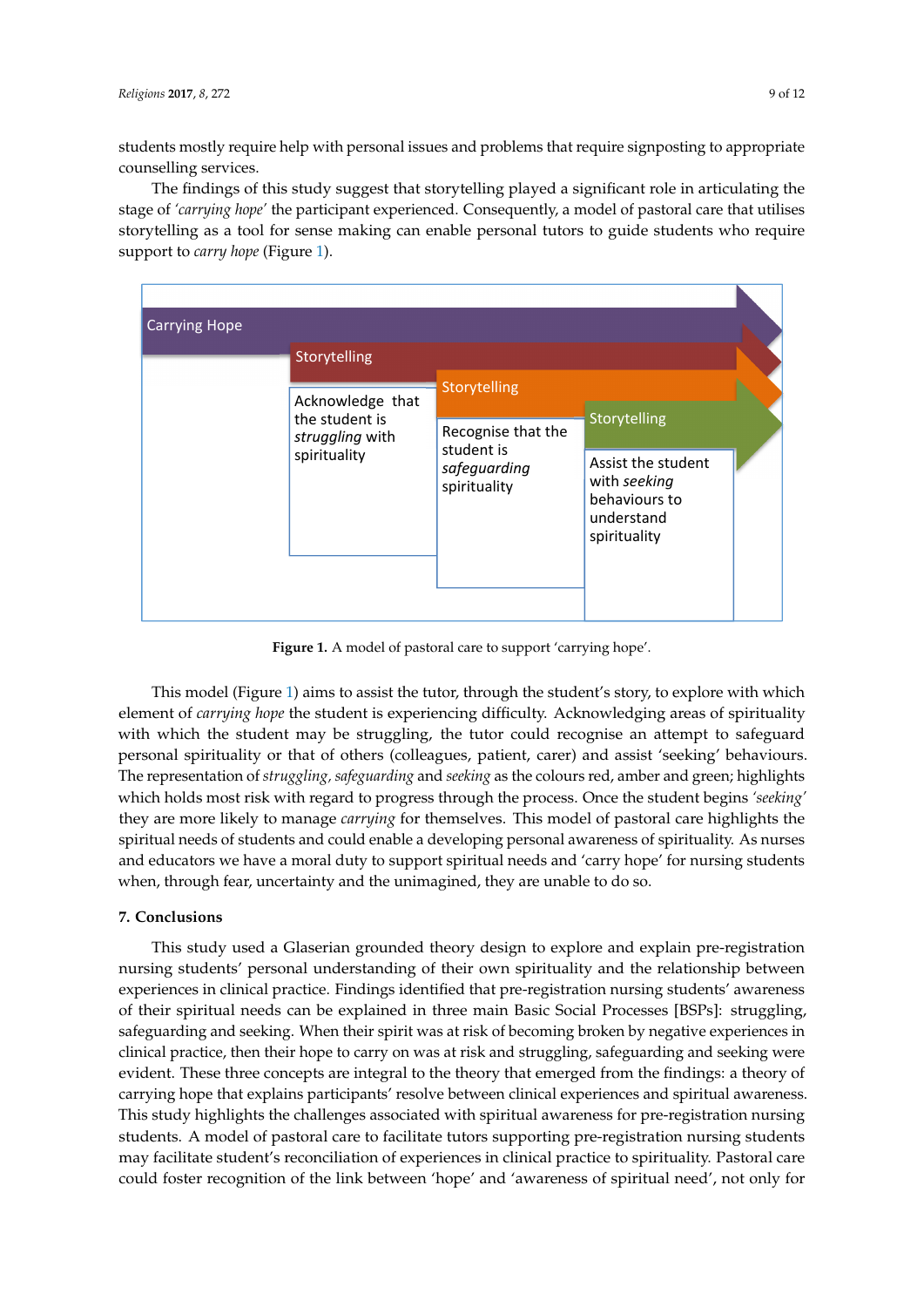students but also those responsible for their education. Further empirical knowledge is required to appreciate the extent to which a model of pastoral care might enhance awareness of the spiritual need in pre-registration nursing students.

Key points for policy, practice and/or research

- Pre-registration nursing students' entitlement to receive spiritual care is no lesser or greater than any other individual.
- Strategies that support and nurture the spiritual needs of pre-registration nursing students and assist and support with "carrying hope" should be available in the educational or clinical environment.
- Future research is needed to explore the perceptions of pre-registration nursing students who claim no spiritual affiliation or spiritual awareness with regard to their understanding of spirituality within health care provision.
- Carrying Hope is a basic social process undertaken by human beings in times of transition. Carrying hope includes struggling, safeguarding and seeking. Carrying hope enables individuals, groups or communities to continually accommodate a vision of the positive: expected, anticipated and imagined (all they had hoped for), when the vision threatens to morph into the negative: the unexpected, unanticipated and unimagined. If the process of carrying hope becomes too difficult, other(s)—individuals, groups or communities may need to support and assist in carrying hope.

**Conflicts of Interest:** The author declares no conflict of interest.

#### **References**

- <span id="page-9-2"></span>Alligood, Martha, and Ann Marriner Tomey. 2009. *Nursing Theorists and Their Work*, 7th ed. New York: Mosby Company, pp. 59–57.
- <span id="page-9-7"></span>Birks, Melanie, and Jane Mills. 2011. *Grounded Theory: A Practical Guide*. London: Sage.
- <span id="page-9-12"></span>Bohm, Andreas. 2004. Theoretical Coding: Text Analysis in Grounded Theory. In *A Companion to Qualitative Research*. Edited by Uwe Flick, Ernst von Kardoff and Ines Steinke. London: Sage Publications, pp. 270–75.
- <span id="page-9-3"></span>Brown, Peter, and Geoffrey Garver. 2009. *Right Relationship: Building a Whole Earth Economy*. San Francisco: Berrett-Koehler Publishers, Inc.
- <span id="page-9-5"></span>Burnard, Philip. 1998. The last two taboos in community nursing. *Journal of Community Nursing* 12: 4–6.

<span id="page-9-11"></span><span id="page-9-10"></span>Campbell, Joseph. 1988. *The Power of Myth*. New York: Bantam Doubleday Dell Publishing Group.

- Campbell, Colin. 1996. Half-Belief and the paradox of Ritual Instrumental Activism: A theory of Modern Superstition. *British Journal of Sociology* 47: 151–66. [\[CrossRef\]](http://dx.doi.org/10.2307/591121)
- <span id="page-9-1"></span>Carson, Verna B. 1989. *Spiritual Dimensions of Nursing Practice*. Philadelphia: W.B. Saunders Company.
- <span id="page-9-14"></span>Carver, Neil, Russell Ashmore, and Nicola Clibbens. 2007. Group clinical supervision in pre-registration nurse training: The views of mental health nursing students. *Nurse Education Today* 27: 768–76. [\[CrossRef\]](http://dx.doi.org/10.1016/j.nedt.2006.10.010) [\[PubMed\]](http://www.ncbi.nlm.nih.gov/pubmed/17141379)
- <span id="page-9-8"></span>Charmaz, Kathy. 2006. *Constructing Grounded Theory: A Practical Guide Through Qualitative Analysis*. London: Sage Publications.
- <span id="page-9-13"></span>Clark, Margaret B. 2000. Characteristics of faith Communities. In *Nursing within a Faith Community: Promoting Health in Times of Transition*. Edited by M. B. Clark and J. K. Olson. Thousand Oaks: Sage, pp. 17–29.
- <span id="page-9-4"></span>Clark, Margaret B., and Joanne K. Olson. 2000. *Nursing within a Faith Community: Promoting Health in Times of Transition*. Thousand Oaks: Sage.
- <span id="page-9-9"></span>Cleary, Michelle. 2004. The realities of mental health nursing in acute inpatient environments. *International Journal of Mental Health Nursing* 13: 53–60. [\[CrossRef\]](http://dx.doi.org/10.1111/j.1447-0349.2004.00308.x) [\[PubMed\]](http://www.ncbi.nlm.nih.gov/pubmed/15009379)
- <span id="page-9-6"></span>de Souza, Marian, Jane Bone, and Jacqueline Watson. 2016. *Spirituality across Disciplines: Research and Practice*. New York: Springer International Publishing.
- <span id="page-9-15"></span>Department of Health (DH). 2006. *Managing Attrition Rates for Student Nurses and Midwives: A Guide to Good Practice for Strategic Health Authorities and Higher Education Institutions*; London: DH Publications.
- <span id="page-9-0"></span>Department of Health (DH). 2011. *Spiritual Care at the End of Life: A Systematic Review of the Literature*; London: DH Publications.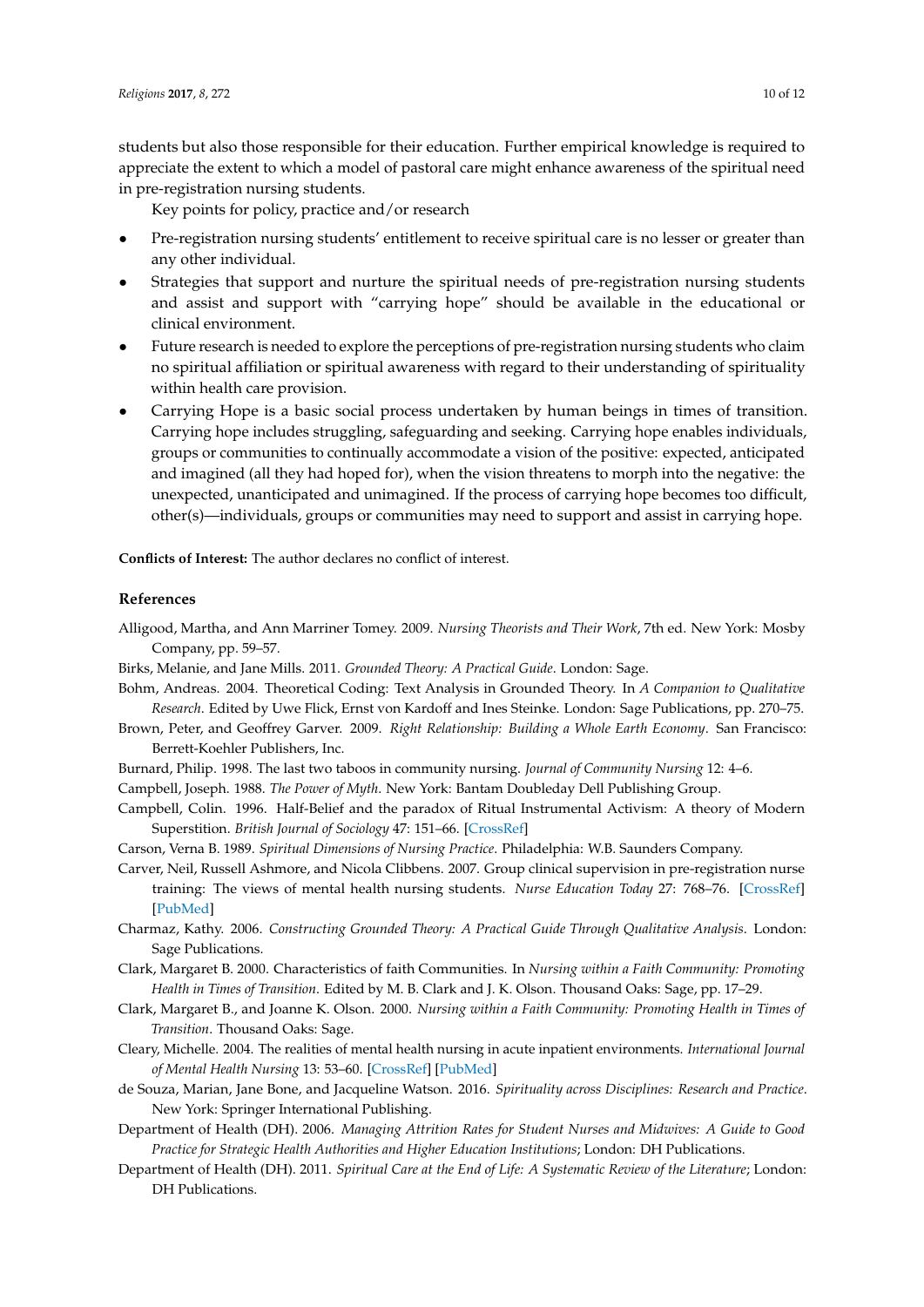- <span id="page-10-15"></span>Gillman, Harvey. 2007. *Consider the Blackbird, Reflections on Spirituality and Language*. London: Quaker Books.
- <span id="page-10-22"></span>Glaser, Barney G. 1978. *Theoretical Sensitivity*. Mill Valley: Sociology Press.
- <span id="page-10-21"></span>Glaser, Barney G. 1996. *Gerund Grounded Theory: The Basic Social Process Dissertation*. Mill Valley: Sociology Press.
- <span id="page-10-26"></span>Glaser, Barney G. 1998. *Doing Grounded Theory: Issues and Discussions*. Mill Valley: Sociology Press.
- <span id="page-10-17"></span>Greenstreet, Wendy. 1999. Teaching spirituality in nursing: A literature review. *Nurse Education Today* 19: 649–58. [\[CrossRef\]](http://dx.doi.org/10.1054/nedt.1999.0355) [\[PubMed\]](http://www.ncbi.nlm.nih.gov/pubmed/10855144)
- <span id="page-10-28"></span><span id="page-10-25"></span>Kirkpatrick, Betty. 2000. *Roget's Thesaurus of English Words & Phrases*. London: Penguin.
- Last, Lynn, and Paul Fulbrook. 2003. Why do student nurses leave? Suggestions from a Delphi study. *Nurse Education Today* 23: 449–58. [\[CrossRef\]](http://dx.doi.org/10.1016/S0260-6917(03)00063-7)
- <span id="page-10-13"></span>McSherry, Wilfred. 2000. Education issues surrounding the teaching of spirituality. *Nursing Standard* 14: 40–43. [\[CrossRef\]](http://dx.doi.org/10.7748/ns2000.07.14.42.40.c2875) [\[PubMed\]](http://www.ncbi.nlm.nih.gov/pubmed/11973794)
- <span id="page-10-5"></span>McSherry, Wilfred. 2010. *RCN Spirituality Survey 2010: A Report by the Royal College of Nursing on Members' Views on Spirituality and Spiritual Care in Nursing Practice*. London: Royal College of Nursing [RCN] Publishing.
- <span id="page-10-4"></span>McSherry, Wilfred, and Linda Ross. 2002. Dilemmas of spiritual assessment: Considerations for nursing practice. *Journal of Advanced Nursing* 28: 479–88. [\[CrossRef\]](http://dx.doi.org/10.1046/j.1365-2648.2002.02209.x)
- <span id="page-10-10"></span>McSherry, Wilfred, Keith Cash, and Linda Ross. 2004. Meaning of Spirituality: Implications for nursing practice. *Journal of Clinical Nursing* 13: 934–41. [\[CrossRef\]](http://dx.doi.org/10.1111/j.1365-2702.2004.01006.x) [\[PubMed\]](http://www.ncbi.nlm.nih.gov/pubmed/15533099)
- <span id="page-10-0"></span>Meyer, Cleda. 2003. How Effectively Are Nurse Educators Preparing Students to Provide Spiritual Care? *Nurse Educator* 28: 185–90. [\[CrossRef\]](http://dx.doi.org/10.1097/00006223-200307000-00010) [\[PubMed\]](http://www.ncbi.nlm.nih.gov/pubmed/12878898)
- <span id="page-10-20"></span>Mills, Jane Chapman, Anne Yasanne Bonner, and Karen Francis. 2007. Grounded theory: A methodological spiral from positivism to postmodernism. *Journal of Advanced Nursing* 58: 72–79. [\[CrossRef\]](http://dx.doi.org/10.1111/j.1365-2648.2007.04228.x) [\[PubMed\]](http://www.ncbi.nlm.nih.gov/pubmed/17394618)
- <span id="page-10-7"></span>Morrissette, P. J. 2004. Promoting psychiatric student nurse well-being. *Journal of Psychiatric and Mental Health Nursing* 11: 534–40. [\[CrossRef\]](http://dx.doi.org/10.1111/j.1365-2850.2004.00753.x) [\[PubMed\]](http://www.ncbi.nlm.nih.gov/pubmed/15450019)
- <span id="page-10-12"></span>Narayanasamy, Aru. 1993. Nurses awareness and educational preparation to meet their patients' spiritual needs. *Nurse Education Today* 13: 196–201. [\[CrossRef\]](http://dx.doi.org/10.1016/0260-6917(93)90102-8)
- <span id="page-10-1"></span>Narayanasamy, Aru. 2006. The impact of empirical studies of spirituality and culture on nurse education. *Journal of Advanced Nursing* 15: 840–51. [\[CrossRef\]](http://dx.doi.org/10.1111/j.1365-2702.2006.01616.x) [\[PubMed\]](http://www.ncbi.nlm.nih.gov/pubmed/16879377)
- <span id="page-10-2"></span>Narayanasamy, Aru, Phillip Clissett, Logan Parurmal, Deborah Thompson, Sam Annasamy, and Richard Edge. 2004. Responses to spiritual needs of older people. *Journal of Advanced Nursing* 48: 6–16. [\[CrossRef\]](http://dx.doi.org/10.1111/j.1365-2648.2004.03163.x) [\[PubMed\]](http://www.ncbi.nlm.nih.gov/pubmed/15347405)
- <span id="page-10-23"></span>Nathaniel, Alvita, and Tom Andrews. 2007. How Grounded theory can Improve Nursing Care Quality. *Journal of Nursing Care Quality* 22: 350–57. [\[CrossRef\]](http://dx.doi.org/10.1097/01.NCQ.0000290417.27393.91) [\[PubMed\]](http://www.ncbi.nlm.nih.gov/pubmed/17873733)
- <span id="page-10-9"></span>National Health Service (NHS) England. 2015. *NHS Chaplaincy Guidelines 2015 Promoting Excellence in Pastoral, Spiritual & Religious Care*. London: NHS.
- <span id="page-10-8"></span>National Health Service (NHS) Scotland. 2009. *Spiritual Care Matters: An Introductory Resource for all NHS Scotland Staff*. Edinburgh: NHS Education for Scotland.
- <span id="page-10-16"></span>Nightingale, Florence. 1915. *Florence Nightingale to Her Nurses*. London: Macmillan & Co., Re print: 2007; London: Kessinger Publishing, Rare Reprints.
- <span id="page-10-3"></span>Nursing and Midwifery Council (NMC). 2010. *Standards for Pre-Registration Nursing Education*. London: NMC.
- <span id="page-10-29"></span><span id="page-10-27"></span>Orton, Sophie. 2011. Re-thinking attrition in student nurses. *Journal of Health and Social Care Improvement* 1: 1–7.
- Por, Jitna, and Louise Barriball. 2008. The personal tutor's role in pre-registration nursing education. *British Journal of Nursing* 17: 99–103. [\[CrossRef\]](http://dx.doi.org/10.12968/bjon.2008.17.2.28136) [\[PubMed\]](http://www.ncbi.nlm.nih.gov/pubmed/18414281)
- <span id="page-10-19"></span><span id="page-10-11"></span>Rogers, Carl. 1983. *Freedom to Learn for the 80's*. London: Charles E. Merrill Publishing Company.
- <span id="page-10-6"></span>Ross, Linda A. 1996. Teaching spiritual care to nurses. *Nurse Education Today* 16: 38–43. [\[CrossRef\]](http://dx.doi.org/10.1016/S0260-6917(96)80091-8)
- Ross, Linda. 2006. Spiritual care in nursing and overview of the research to date. *Journal of Clinical Nursing* 15: 852–62. [\[CrossRef\]](http://dx.doi.org/10.1111/j.1365-2702.2006.01617.x) [\[PubMed\]](http://www.ncbi.nlm.nih.gov/pubmed/16879378)
- <span id="page-10-14"></span>Runcorn, David. 2006. *Spirituality Workbook: A Guided for Explorers, Pilgrims and Seekers*. London: Society for Promoting Christian Knowledge.
- <span id="page-10-24"></span>Schreiber, Rita S., and Phyllis N. Stern. 2001. *Using Grounded Theory in Nursing*. New York: Springer Publishing Company.
- <span id="page-10-18"></span>Shih, Fu-Jin, Meei-Ling Gau, Hsin-Chun Mao, Ching-Huey Chen, and Chi-Hui Kao Lo. 2001. Empirical validation of a teaching course on spiritual care in Taiwan. *Journal of Advanced Nursing* 36: 133–346. [\[CrossRef\]](http://dx.doi.org/10.1046/j.1365-2648.2001.01978.x)